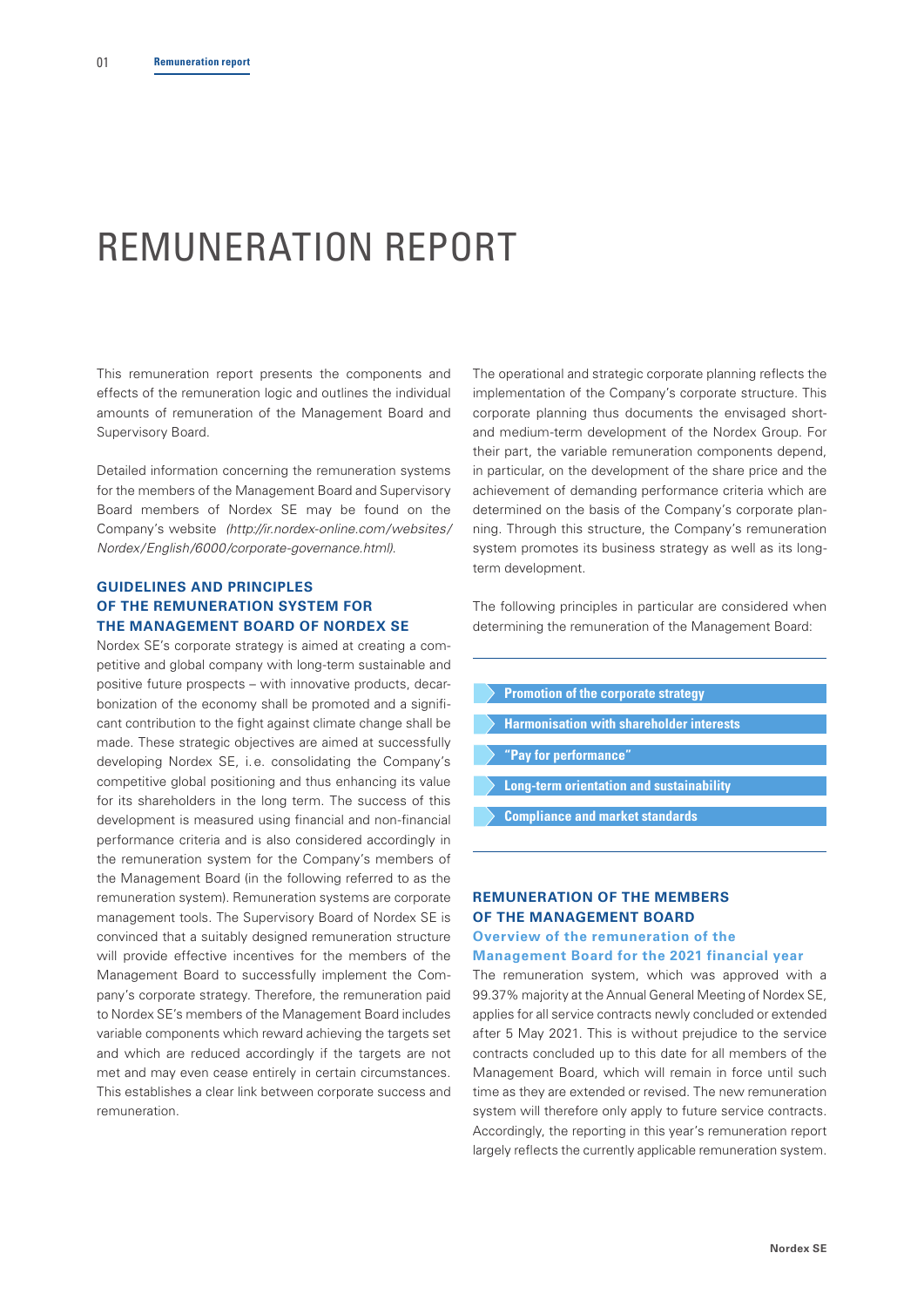The remuneration report will reflect the remuneration system which was approved in 2021 once this remuneration system's arrangements have been fully incorporated in the service contracts then applicable. Detailed information on the new remuneration system may be found on Nordex SE's website *(http://ir.nordex-online.com/websites/Nordex/English/6000/ corporate-governance.html)*.

The remuneration of the Management Board defined in the current service contracts comprises performance-unrelated (fixed) and performance-related (variable) remuneration components. The latter reflect the Company's business performance in a given year as well as its long-term business performance. The fixed, performance-unrelated remuneration comprises the annual base salary plus fringe benefits. The short-term variable remuneration (bonus) and the long-term variable remuneration (Performance Share Unit Plan, in the following also referred to as PSUP) will be granted on a performance-related and therefore variable basis. To incentivize the achievement of medium-term strategic targets, the Supervisory Board has decided to establish a one-off Transformation Incentive Plan (in the following also referred to as TIP) for the members of the Management Board.

Under Section 162 (1) sentence 1 of the German Stock Corporation Act (AktG), the Management Board and Supervisory Board of a listed company are obliged to prepare an annual report on the remuneration awarded and due in the previous financial year to the current or former members of the Management Board and Supervisory Board. The following is a clear and easily understandable overview of the remuneration awarded, i.e. all benefits to members of the Management Board and Supervisory Board who discharged the functions serving as the basis for their remuneration throughout the 2021 financial year.

## **DETERMINATION OF THE REMUNERATION OF THE MANAGEMENT BOARD FOR THE 2021 FINANCIAL YEAR**

**Target remuneration and remuneration structure** In determining the remuneration of the Management Board, the Supervisory Board is guided by the market position of Nordex SE – in particular, with regard to its sector, size (revenues, number of employees worldwide and market capitalization), country (headquarter location and reach of

operations) – and the structure and amount of management remuneration at comparable companies as well as internal salary structures. The function and area of responsibility of the individual members of the Management Board are further criteria. In addition, in determining the amount of the total target remuneration the Supervisory Board has ensured that the proportion of the long-term variable remuneration exceeds that of the short-term variable remuneration. This approach fulfills the requirements of the German Stock Corporation Act and the provisions of the German Corporate Governance Code, as amended on 16 December 2019 (GCGC).

Under the agreements on the working capital loan taken out by the Company under the German government's guarantee program by way of protection against the consequences of the COVID-19 pandemic, from August 2020 the contractually agreed annual base salary of the members of the Management Board which was paid from January 2020 was reduced to the level of the annual base salary applicable as of 31 December 2019. This reduction applied until at least 75% of the guaranteed loan was repaid. Under the above agreements, the amount resulting from this deviation from the contractually prescribed annual base salary was to be deferred and only paid out after the guaranteed loan had been repaid in full. Moreover, for the term of this loan the members of the Management Board were not entitled to receive any variable remuneration components until the guaranteed loan had been repaid in full. Nordex SE fully repaid and terminated the guaranteed loan during the 2021 financial year. As a result, the covenants of the temporarily utilized state guarantee program have lapsed ahead of schedule.

## **FIXED REMUNERATION IN THE 2021 FINANCIAL YEAR**

The fixed remuneration comprises an annual base salary paid out in equal monthly installments and fringe benefits customary in the market. These include the provision of a company car, which may also be used privately, and the payment of insurance premiums for invalidity and death coverage.

The Company has also taken out a D&O insurance policy which also covers the service of the members of the Management Board. In accordance with the provisions of the German Stock Corporation Act, the policy stipulates a deductible.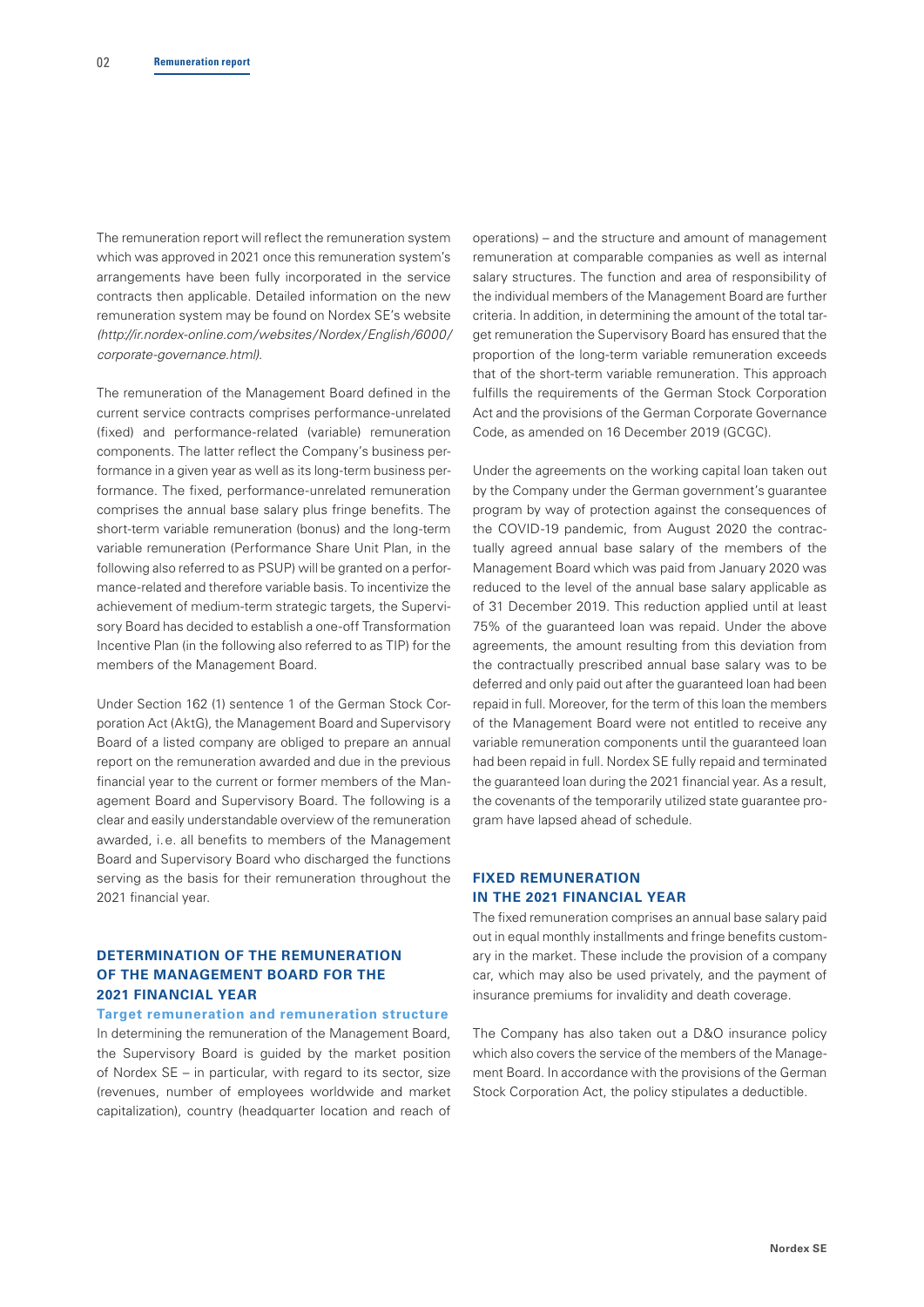## **VARIABLE REMUNERATION IN THE 2021 FINANCIAL YEAR**

The variable remuneration components reflect the achievement of annual targets as well as the Company's long-term performance. The short-term variable remuneration (bonus) and the long-term variable remuneration (PSUP) incentivize the performance of the members of the Management Board from a variety of different perspectives, over assessment periods of varying duration and while taking various performance criteria into consideration.

The achievement of short-term operational targets is of primary significance for the selection of the performance criteria for the bonus. The PSUP focuses on the performance of the Nordex SE shares (in the following also referred to as Nordex shares) by comparison with the capital market. Among other criteria, this evaluates the capital market's assessment of Nordex SE's strategic orientation and its implementation by the Management Board.

In addition, in the 2021 financial year the Supervisory Board granted a one-off TIP on the basis of virtual shares with a two-year assessment period (in the following also referred to as the TIP performance period). The TIP establishes incentives for the achievement of strategic targets, in particular in relation to the sales and earnings growth of Nordex SE.

The performance criteria on which the variable remuneration is based in financial year 2021 and their strategic relevance are shown in the following table:

| Performance criteria                                            | <b>Bonus</b> | Performance<br><b>Share Unit</b><br>Plan | Trans-<br>formation<br>Incentive | Plan Strategic relevance                                                                          |
|-----------------------------------------------------------------|--------------|------------------------------------------|----------------------------------|---------------------------------------------------------------------------------------------------|
| <b>EBT</b> in EUR million                                       | $\times$     |                                          |                                  | Ensuring profitability while taking into account<br>the borrowing costs required for this purpose |
| <b>EBITDA in EUR million</b>                                    |              |                                          |                                  | Reviewing the development of profitability<br>x of the operating business                         |
| Working capital                                                 | $\times$     |                                          |                                  | Ensuring efficient use of capital in the operating<br>business                                    |
| Relative total shareholder<br>return                            |              | $\times$                                 |                                  | Long-term development of enterprise value<br>compared with the capital market                     |
| Free cash flow                                                  |              |                                          |                                  | Generating the necessary cash to self-finance<br>x the operating business                         |
| Quality of order intake <sup>1</sup>                            | X            |                                          |                                  | Ensuring target profitability of projects in order<br>intake to secure future profitability       |
| HSE performance <sup>2</sup>                                    | X            |                                          |                                  | Protecting and promoting employees by ensuring<br>occupational safety                             |
| Non-quality cost and<br>technology management cost <sup>3</sup> | $\times$     |                                          |                                  | Promoting customer satisfaction through quality<br>assurance                                      |

<sup>1</sup> Gross contribution margin of order intake in EUR million

<sup>2</sup> Frequency of lost-time incidents in relation to total hours worked (lost-time incident frequency)

<sup>3</sup> Cost of quality deviations and technology management measured as a percentage of total sales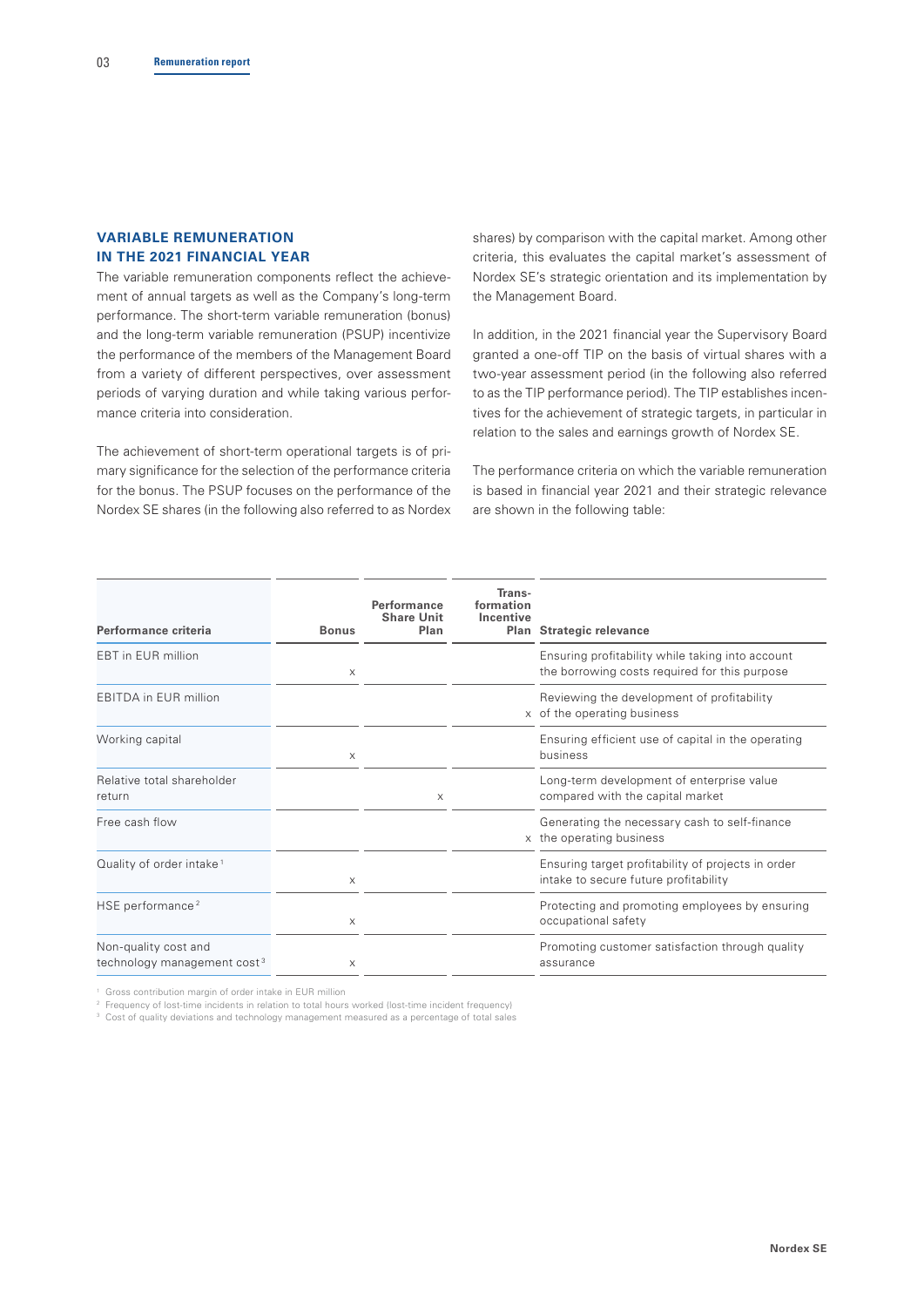## **SHORT-TERM VARIABLE REMUNERATION (BONUS)**

An individual target amount is defined in the service contract of each member of the Management Board. The degree of target achievement is determined on the basis of financial and non-financial performance criteria.

The Supervisory Board individually determines these performance criteria on an annual basis for each member of the Management Board. The respective degree of target achievement is established at the end of the financial year. For 2021 financial year, the Supervisory Board has defined the following performance criteria and weightings for the members of the Management Board:

# **Targets for short-term variable remuneration (bonus)**

## **0%–200% target achievement**

The performance criteria are determined by the Supervisory Board at the beginning of each financial year.

| Weighting of performance criteria                            | José Luis Blanco | Patxi Landa | Dr. Ilya Hartmann |
|--------------------------------------------------------------|------------------|-------------|-------------------|
| EBT in EUR million                                           | 50%              | 50%         | 50%               |
| Working capital                                              | 20%              | 20%         | 30%               |
| Quality of order intake <sup>1</sup>                         | 20%              | 30%         | 20%               |
| HSE performance <sup>2</sup>                                 | 5%               |             |                   |
| Non-quality cost and technology management cost <sup>3</sup> | 5%               |             |                   |

<sup>1</sup> Gross contribution margin of order intake in EUR million

<sup>2</sup> Frequency of lost-time incidents in relation to total hours worked (lost-time incident frequency)

<sup>3</sup> Cost of quality deviations and technology management measured as a percentage of total sales

Targets are derived from corporate planning, thus ensuring consistency with corporate strategy.

For all of the performance criteria, the possible degrees of target achievement are between 0% and 200%. A targeted range is defined for each performance criterion. If the target value is reached, the degree of target achievement is 100% in each case; if the value falls below the minimum value, the degree of target achievement is 0%. The degree of target achievement is limited to 200% if the maximum value is matched or exceeded. Intermediate values are subject to linear interpolation. Payment of the bonus for the 2021 financial year also was subject to the condition precedent of the minimum EBT and working capital values being cumulatively achieved.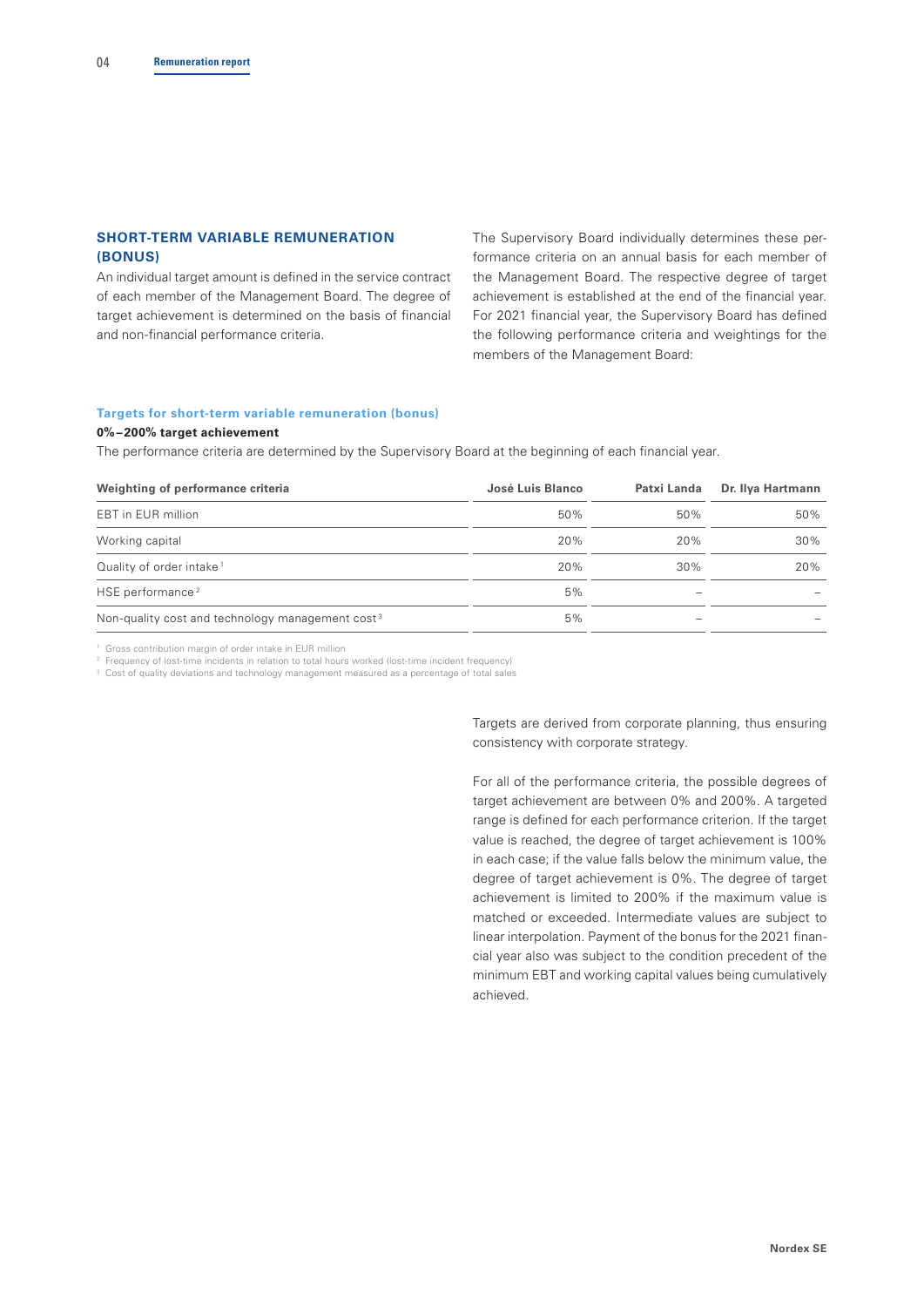#### **Kurzfristige variable Vergütung (Tantieme) – Zielkorridor**



The degree of overall target achievement for a financial year is determined while taking into account each individual target achievement level and the weighting of the performance criteria. The bonus amount is calculated on the basis of the specified target amount, with reference to the degree of overall target achievement. The payout amount is capped at 200% of the target amount.

The resulting individual remuneration corridor for the bonus for 2021 financial year is as follows:

| <b>EUR</b>        | <b>Minimum amount</b> | Target amount | <b>Maximum amount</b><br>$(200\% \text{ of the})$<br>target amount) |
|-------------------|-----------------------|---------------|---------------------------------------------------------------------|
| José Luis Blanco  |                       | 420,000       | 840,000                                                             |
| Patxi Landa       |                       | 250,000       | 500,000                                                             |
| Dr. Ilya Hartmann |                       | 170,000       | 340,000                                                             |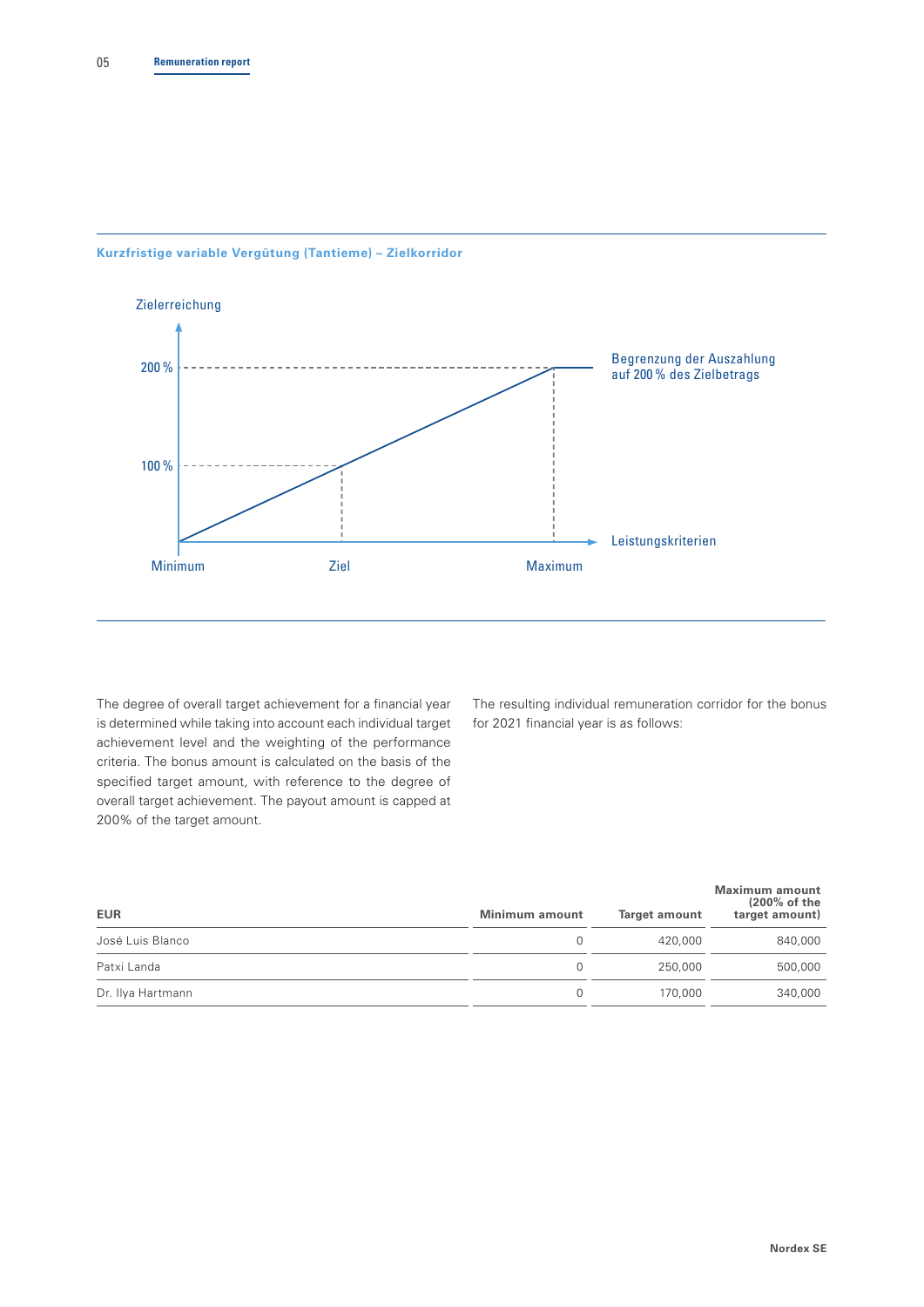The following table shows the individual target achievement for the 2021 bonus.

| Target achievement in %                         | José Luis Blanco | Patxi Landa | Dr. Ilya Hartmann |
|-------------------------------------------------|------------------|-------------|-------------------|
| EBT in EUR million                              | 0%               | 0%          | $0\%$             |
| Working capital                                 | 200%             | 200%        | 200%              |
| Quality of order intake                         | 133%             | 133%        | 133%              |
| HSE performance                                 | 130%             |             |                   |
| Non-quality cost and technology management cost | 0%               |             |                   |
| Overall target achievement <sup>1</sup>         | $0\%$            | $0\%$       | $0\%$             |
| Performance factor (0.8-1.2) <sup>2</sup>       |                  |             |                   |

1 Payment of the bonus for the 2021 financial year was subject to the condition precedent of the minimum EBT and working capital values being cumulatively achieved. <sup>2</sup> Since the overall target achievement was 0%, no adjustment by way of the performance factor was made.

Since the minimum EBT figure set by the Supervisory Board as a condition precedent for the 2021 bonus was not achieved, the overall target achievement level for all members of the Management Board determined for the 2021 financial year is 0%.

The Supervisory Board may also adjust the bonus individually on the basis of the Company's performance and the individual performance of the members of the Management Board within a corridor of 0.8 to 1.2 times the overall target achievement level. Since the overall target achievement was 0%, this adjustment was not necessary.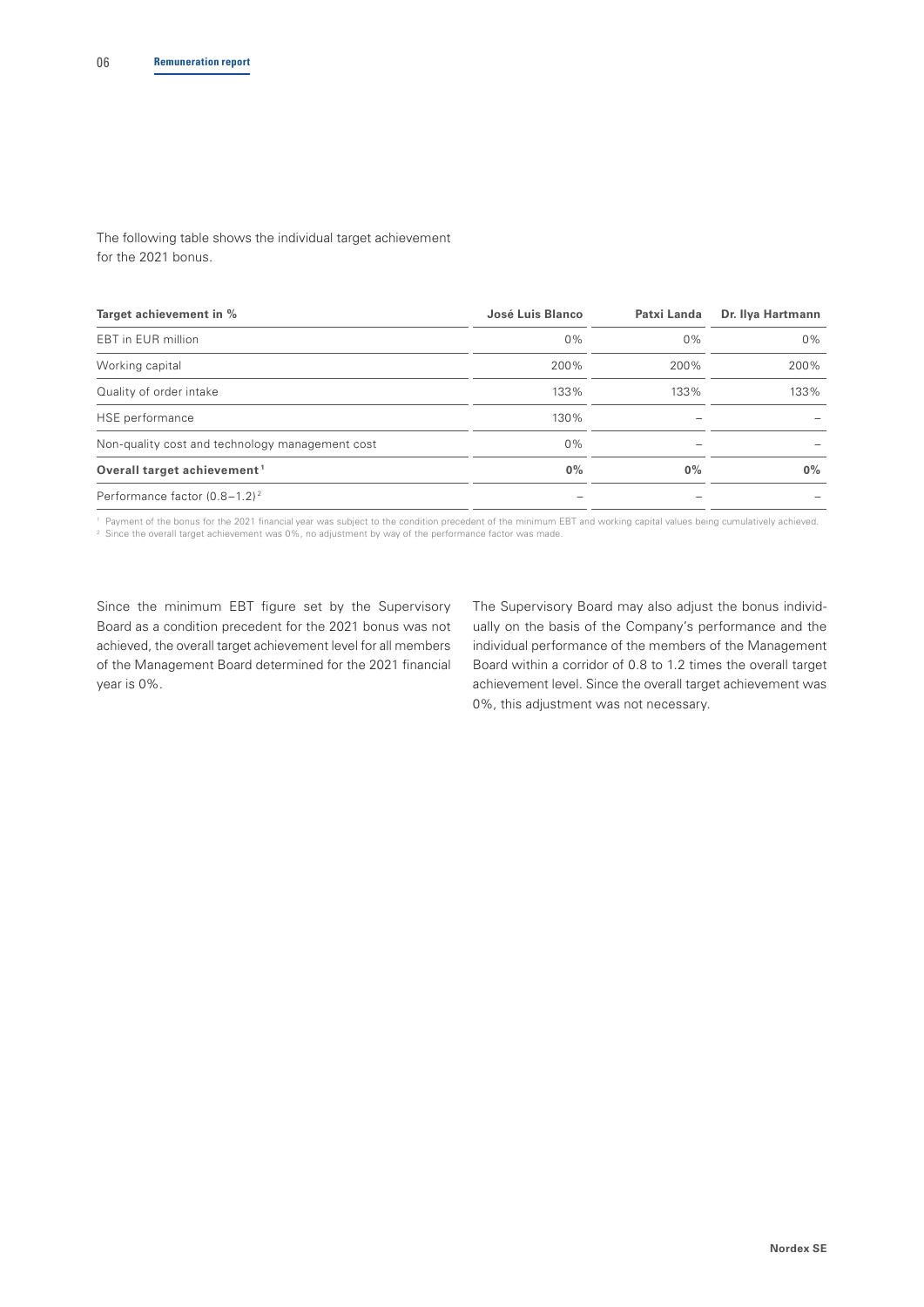## **LONG-TERM VARIABLE REMUNERATION (PSUP)**

The long-term variable remuneration component is a PSUP which is based on virtual shares.

## **Langfristige variable Vergütung (PSUP)**

## **50%–200% Zielerreichung**

Die für den Auszahlungsbetrag maßgebliche Anzahl PSU für eine Tranche ist abhängig von einem aktienkursbasierten Ziel.

| <b>Typ</b>                | Performance Share Unit Plan                                                                                                                                                           |
|---------------------------|---------------------------------------------------------------------------------------------------------------------------------------------------------------------------------------|
| <b>Performanceperiode</b> | 3 bzw. 4 Jahre                                                                                                                                                                        |
| Leistungskriterium        | Entwicklung des RTSR im Vergleich zu einer geeigneten Vergleichsgruppe<br>(DAX, MDAX und TecDAX)                                                                                      |
| Anfangszahl               | Zielbetrag ÷ Ø Schlusskurs der Nordex-Aktie an den letzten 20 Börsenhandelstagen<br>vor Beginn der Performanceperiode                                                                 |
| <b>Endzahl</b>            | Anfangszahl der PSU der Tranche<br>x Zielerreichungsgrad in %                                                                                                                         |
| <b>Auszahlungsbetrag</b>  | Endzahl x Ø Schlusskurs der Nordex-Aktie an den letzten 20 Börsenhandelstagen<br>vor Ende der Performanceperiode                                                                      |
|                           | Begrenzung der Auszahlung auf 300% des Zielbetrags<br>Schafft Anreize, den Unternehmenswert nachhaltig zu steigern und fördert den Gleichklang von Vorstands- und Aktionärsinteresser |

An individual target amount has been agreed with the members of the Management Board in respect of their long-term variable remuneration. This amount is converted into performance share units (in the following also referred to as PSU). To do so, the target amount is divided by the average closing share price of Nordex shares on the last 20 trading days prior to the start of the assessment period (in the following also referred to respectively as the initial number and the performance period).

The performance criterion is a comparison of the performance of the relative total shareholder return (in the following also referred to as RTSR) of Nordex shares with the arithmetic mean of the performance of the DAX, MDAX and TecDAX benchmark indices. The level of target achievement is calculated over a three-year performance period (four-year for Dr. Hartmann), starting on 1 January of the year of allocation in each case.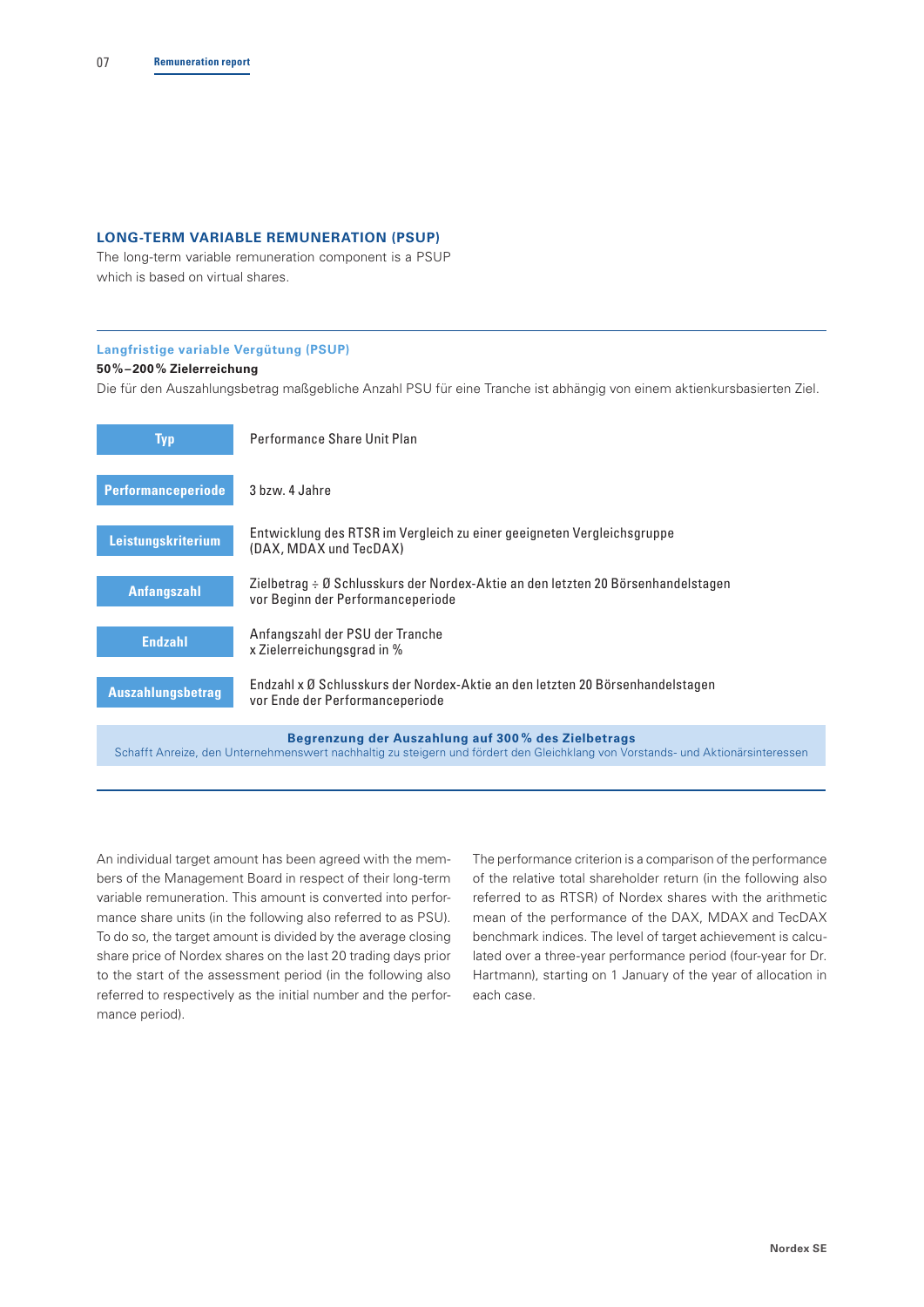The target corridor of the 2019– 2021 tranche for the development of the RTSR has been established for all members of the Management Board as follows:

#### **Long-term variable remuneration (PSUP) – target corridor**



A minimum of – 50% and a maximum of +50% have been defined as the targeted range. An RTSR performance in line with the benchmark indices will represent a 100% target achievement level. If the benchmark indices are exceeded by 50% or more, this will represent a 200% target achievement level. If the development of the RTSR of Nordex SE lags behind the development of the RTSR of the benchmark indices by 50% or more, a 50% level of target achievement is assumed. Intermediate values are subject to linear interpolation.

The final number of PSUs is calculated by multiplying the initial number by the level of target achievement. This is multiplied by the average closing share price of Nordex shares on the last 20 trading days prior to the end of the performance period to determine the payout amount. The PSUP payout amount is capped at 300% of the individual target amount.

Each member of the Management Board is required to hold shares valued at no less than 33% of their payout after tax and social security contributions for a period of at least two years (one year in the case of Dr. Hartmann).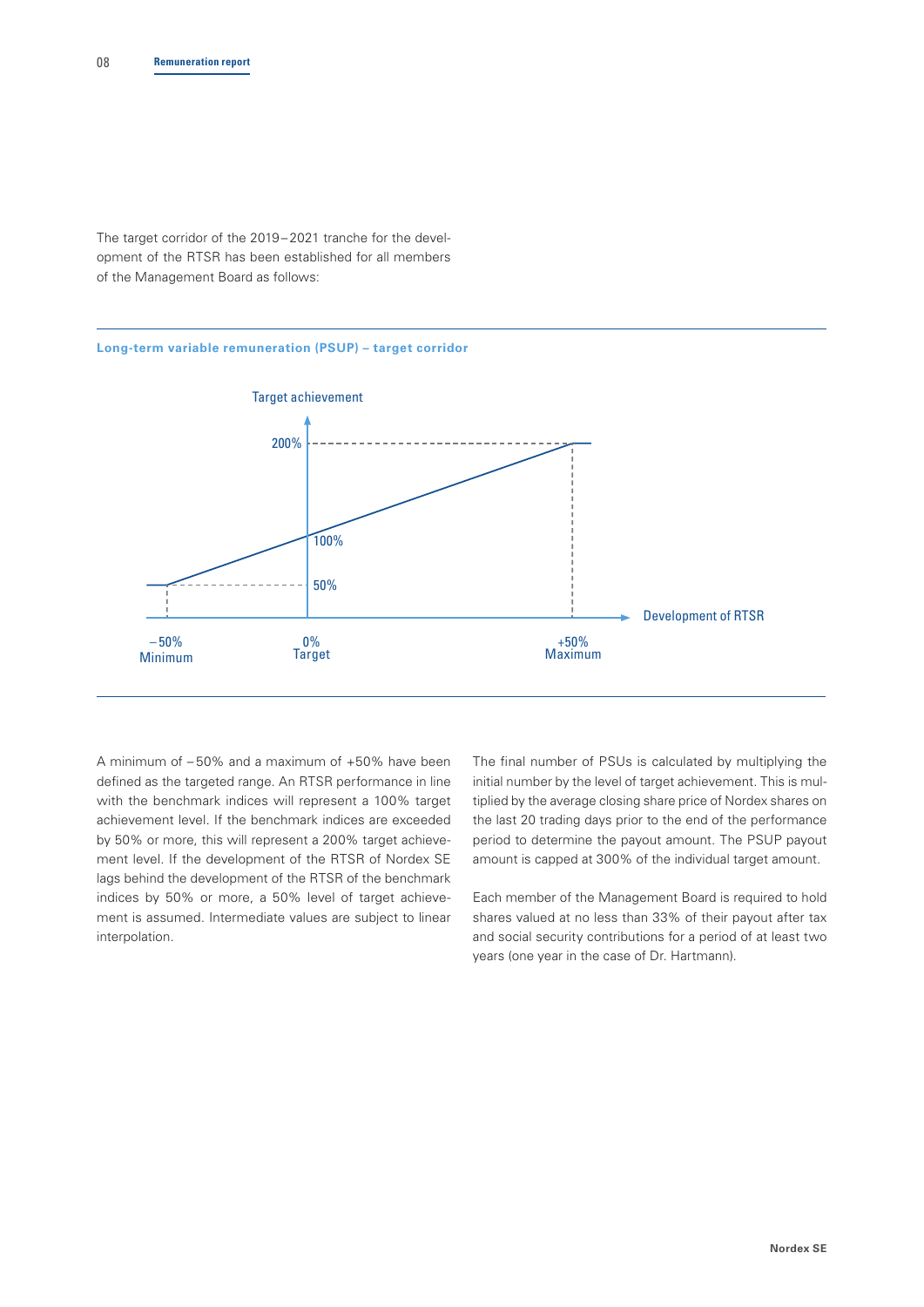## **Target achievement for the 2019 tranche**

The target achievement for the PSUP tranche issued in 2019 is as follows:

| <b>EUR</b>                                                                           | Target<br>amount | Average<br>closing share<br>price of Nordex<br>shares prior to<br>the start of the<br>performance<br>period | Initial<br>number of<br><b>PSU<sub>s</sub></b> | Target<br>achievement | Final number<br>of PSUs | Average<br>closing share<br>price of Nordex<br>shares prior to<br>the end of the<br>performance<br>period |
|--------------------------------------------------------------------------------------|------------------|-------------------------------------------------------------------------------------------------------------|------------------------------------------------|-----------------------|-------------------------|-----------------------------------------------------------------------------------------------------------|
| <b>Members of the Management</b><br>Board in office as of<br><b>31 December 2021</b> |                  |                                                                                                             |                                                |                       |                         |                                                                                                           |
| José Luis Blanco                                                                     | 350,000          | 8.38                                                                                                        | 41,766                                         | 131%                  | 54,805                  | 14.50                                                                                                     |
| Patxi Landa                                                                          | 200,000          | 8.38                                                                                                        | 23,866                                         | 131%                  | 31,317                  | 14.50                                                                                                     |
| Dr. Ilya Hartmann                                                                    |                  |                                                                                                             |                                                |                       |                         |                                                                                                           |
| Former members of the<br><b>Management Board</b>                                     |                  |                                                                                                             |                                                |                       |                         |                                                                                                           |
| Christoph Burkhard                                                                   | 200,000          | 8.38                                                                                                        | 23,866                                         | 131%                  | 20,8781                 | 14.50                                                                                                     |

<sup>1</sup> Pursuant to the termination agreement, Mr. Burkhard forfeits 1/3 of the 2019 tranche

## **Allocation of the 2021 tranche**

The allocation of the PSUP tranche issued in 2021 is presented below:

| <b>EUR</b>        | Target amount | Average closing<br>share price of Nordex<br>shares prior to the<br>start of the<br>performance period | Initial number<br>of PSUs | Fair value per PSU<br>at allocation |  |
|-------------------|---------------|-------------------------------------------------------------------------------------------------------|---------------------------|-------------------------------------|--|
| José Luis Blanco  | 420,000       | 20.16                                                                                                 | 20,833                    | 22.11                               |  |
| Patxi Landa       | 250,000       | 20.16                                                                                                 | 12,401                    | 22.11                               |  |
| Dr. Ilya Hartmann | 200,000       | 20.16                                                                                                 | 9.921                     | 19.731                              |  |

1 Different fair value due to different plan term

The resulting individual remuneration corridor for the 2021 tranche is as follows:

| <b>EUR</b>        | Minimum amount | Target amount | Maximum amount<br>(300% of the target amount) |
|-------------------|----------------|---------------|-----------------------------------------------|
| José Luis Blanco  | 210,000        | 420,000       | 1,260,000                                     |
| Patxi Landa       | 125,000        | 250,000       | 750,000                                       |
| Dr. Ilya Hartmann | 100,000        | 200,000       | 600,000                                       |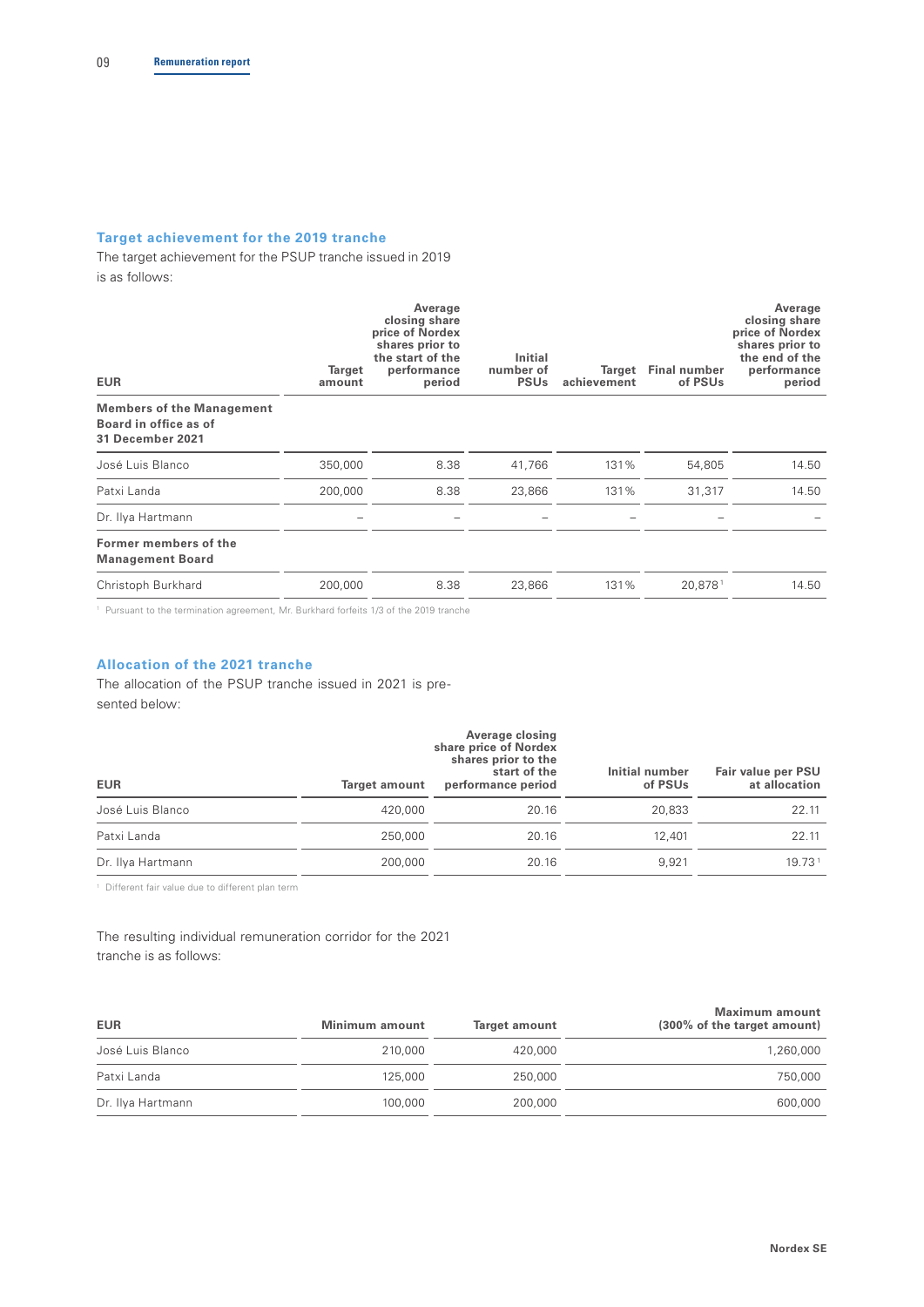## **Development of the portfolio of virtual shares in connection with the PSUP in financial year 2021**

The following overview shows the development of the portfolio of PSUs held by the members of the Management Board in financial year 2021.

|                                                                                 |                |                            |                            |                                                                      | Information on the 2021 financial year |                           |                          |                                                             |             |  |
|---------------------------------------------------------------------------------|----------------|----------------------------|----------------------------|----------------------------------------------------------------------|----------------------------------------|---------------------------|--------------------------|-------------------------------------------------------------|-------------|--|
|                                                                                 |                |                            | Information on the PSUP    |                                                                      | Opening<br>balance                     | During the financial year | Closing<br>balance       |                                                             |             |  |
| <b>Current and</b><br>former<br>members of<br>the Manage-<br>ment Board<br>Plan | <b>Tranche</b> | Perfor-<br>mance<br>period | <b>Allocation</b><br>price | <b>Balance</b><br>at the<br>beginning<br>of the<br>financial<br>year | Newly<br>allocated<br><b>PSUs</b>      | Change                    | <b>PSUs</b><br>exercised | <b>Balance</b><br>at the end<br>of the<br>financial<br>year |             |  |
| José Luis<br>Blanco                                                             | <b>PSUP</b>    | Tranche<br>2021            | Jan 2021-<br>Dec 2023      | 20.16                                                                | $\mathbf{0}$                           | 20,833                    | 0                        | 0                                                           | 20,833      |  |
|                                                                                 |                | Tranche<br>2020            | Jan 2020-<br>Dec 2022      | 12.43                                                                | 33,789                                 | 0                         | 0                        | 0                                                           | 33,789      |  |
|                                                                                 |                | Tranche<br>2019            | Jan 2019-<br>Dec 2021      | 8.38                                                                 | 41,766                                 | 0                         | 13,039 <sup>2</sup>      | 54,805                                                      | $\mathbf 0$ |  |
| Patxi Landa                                                                     | <b>PSUP</b>    | Tranche<br>2021            | Jan 2021-<br>Dec 2023      | 20.16                                                                | 0                                      | 12,401                    | 0                        | 0                                                           | 12,401      |  |
|                                                                                 |                | Tranche<br>2020            | Jan 2020-<br>Dec 2022      | 12.43                                                                | 20,113                                 | 0                         | 0                        | 0                                                           | 20,113      |  |
|                                                                                 |                | Tranche<br>2019            | Jan 2019-<br>Dec 2021      | 8.38                                                                 | 23,866                                 | 0                         | 7,451 <sup>2</sup>       | 31,317                                                      | $\mathbf 0$ |  |
| Dr. Ilya<br>Hartmann                                                            | <b>PSUP</b>    | Tranche<br>2021            | Jan 2021-<br>Dec 2024      | 20.16                                                                | 0                                      | 9,921                     | 0                        | 0                                                           | 9,921       |  |
| Christoph<br>Burkhard <sup>1</sup>                                              | <b>PSUP</b>    | Tranche<br>2020            | Jan 2020-<br>Dec 2022      | 12.43                                                                | 20,113                                 | $\mathbf{0}$              | $-13,4093$               | 0                                                           | 6,704       |  |
|                                                                                 |                | Tranche<br>2019            | Jan 2019-<br>Dec 2021      | 8.38                                                                 | 23,866                                 | 0                         | $-2,9884$                | 20,878                                                      | $\mathbf 0$ |  |

1 Until 28.02.2021

2 Increase in PSUs of the 2019 tranche in line with target achievement of the performance criteria

<sup>3</sup> Pursuant to the termination agreement, Mr. Burkhard forfeits 2/3 of the 2020 tranche

4 Adjustment of PSUs in line with target achievement of the performance criteria; pursuant to the termination agreement,

Mr. Burkhard forfeits 1/3 of the 2019 tranche

#### **Transformation Incentive Plan**

Within the scope of the TIP, each member of the Management Board is granted an individual number of performance share units (in the following also referred to as the initial number of TIP PSU) subject to the condition precedent of the achievement of a predefined free cash flow threshold as of the end of the 2022 financial year (in the following also

referred to as the threshold). The EBITDA reported in the consolidated financial statements of the Nordex Group for the 2022 financial year will be applied as a performance criterion if this threshold is reached. The final number of TIP PSU (in the following also referred to as the final number of TIP PSU) will be calculated by multiplying the initial number of TIP PSU by the percentage degree of target achievement. The amount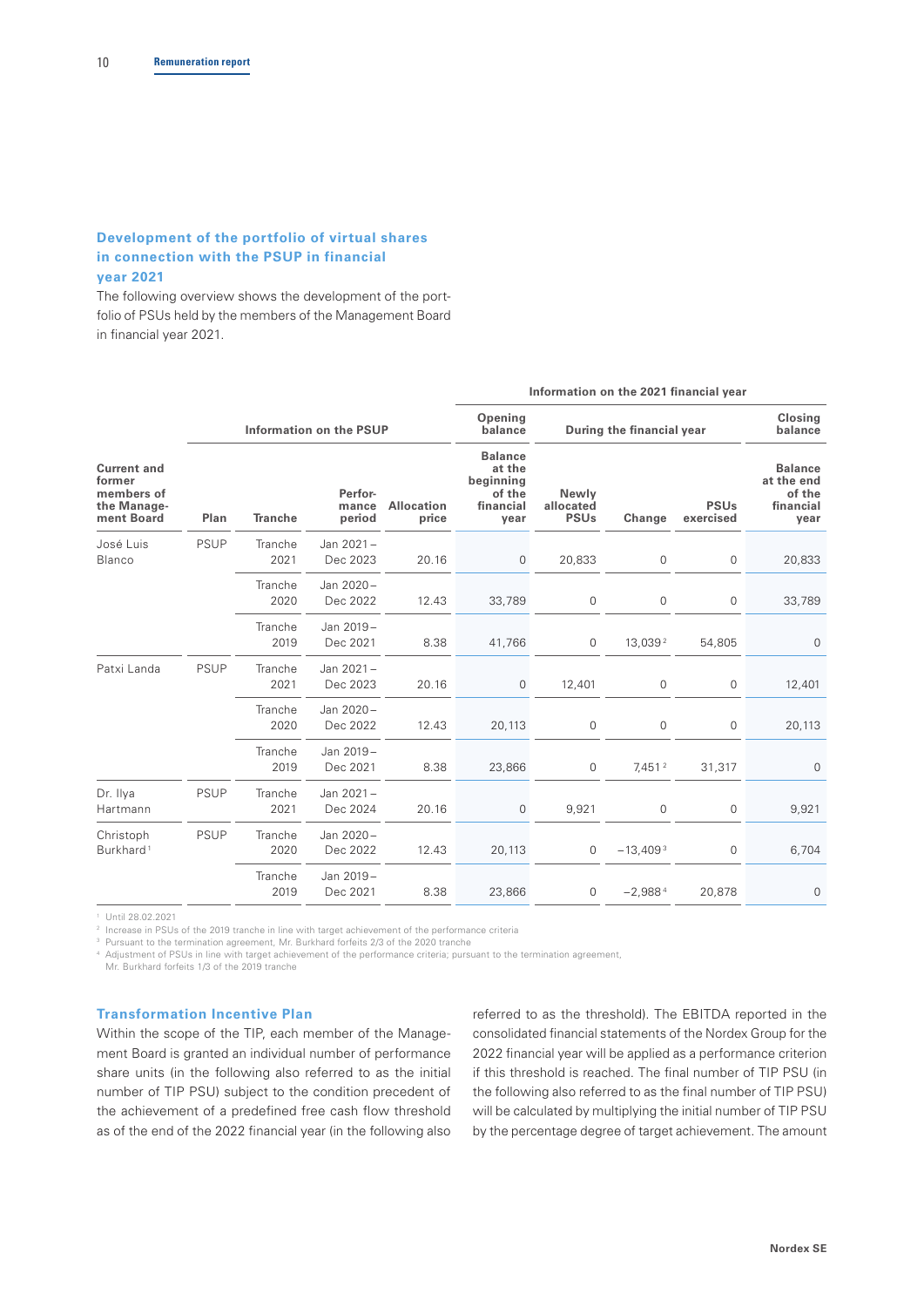paid out will be determined by multiplying the final number of TIP PSU by the average closing share price of Nordex shares on the last 20 trading days prior to the end of the two-year TIP performance period. At the Company's discretion, this amount will be paid out either in the form of Nordex shares or in cash. In the case of a cash payment, the members of the Management Board will be obliged to purchase Nordex shares whose value is equivalent to the net payment amount. The members of the Management Board will be obliged to hold these shares for a period of at least two years, both in the event of a cash payment and the subsequent reinvestment of the net payment amount and in the event of payment in the form of Nordex shares.

#### **Malus and clawback arrangements**

The Supervisory Board did not make any use of the option to withhold or claw back variable remuneration components in the 2021 financial year.

## **REMUNERATION AWARDED AND DUE TO THE MEMBERS OF THE MANAGEMENT BOARD WHO HELD OFFICE IN THE 2021 FINANCIAL YEAR**

The following tables show the remuneration awarded and due to the members of the Management Board who held office in the 2021 financial year. In the following, for the members of the Management Board holding office the remuneration awarded is the remuneration for which the relevant service or performance period ended in the financial year. Accordingly, as well as the annual base salary and the fringe benefits, the 2021 bonus and the PSUP with a 2019–2021 performance period are shown as the remuneration awarded for the 2021 financial year. In addition to the remuneration amounts, pursuant to section 162 (1) sentence 2 no. 1 AktG the relative proportion of the fixed and variable remuneration components is also indicated. A maximum remuneration pursuant to section 87a (1) sentence 2 no. 1 AktG has not been determined for the applicable service contracts of the members of the Management Board.

|                                                                       | José Luis Blanco |                          |            | Dr. Ilya Hartmann |              |               |            |               |
|-----------------------------------------------------------------------|------------------|--------------------------|------------|-------------------|--------------|---------------|------------|---------------|
|                                                                       | 2021             | 2021                     | 2020       | 2020              | 2021         | 2021          | 2020       | 2020          |
| <b>Remuneration awarded</b><br>and due                                | <b>EUR</b>       | $\frac{0}{0}$            | <b>EUR</b> | $\%$              | <b>EUR</b>   | $\frac{0}{0}$ | <b>EUR</b> | $\frac{0}{0}$ |
| Annual base salary                                                    | 610,0001         | 43                       | 585,000    | 30                | 350,000      | 97            |            |               |
| Fringe benefits                                                       | 1,655            | $\mathbf{0}$             | 8,591      | 0                 | 11,028       | 3             |            |               |
| <b>Fixed remuneration</b>                                             | 611,655          | 43                       | 593,591    | 30                | 361,028      | 100           |            |               |
| Short-term variable<br>remuneration (bonus)                           | $\bf{0}$         | $\bf{0}$                 | 325,710    | 17                | $\mathbf{0}$ | 0             |            |               |
| 2019-2021 Performance<br>Share Unit Plan                              | 794,673          | 57                       |            |                   |              |               |            |               |
| 2018-2020 Performance<br>Share Unit Plan                              |                  | $\overline{\phantom{m}}$ | 1,050,000  | 53                |              |               |            |               |
| Long-term variable<br>remuneration (Perfor-<br>mance Share Unit Plan) | 794,673          | 57                       | 1,050,000  | 53                | $\bf{0}$     | 0             |            |               |
| <b>Total remuneration</b>                                             | 1,406,328        | 100                      | 1,969,301  | 100               | 361,028      | 100           |            |               |

<sup>1</sup> In addition, Mr. Blanco was paid EUR 25,000 in annual base salary that was deferred in 2020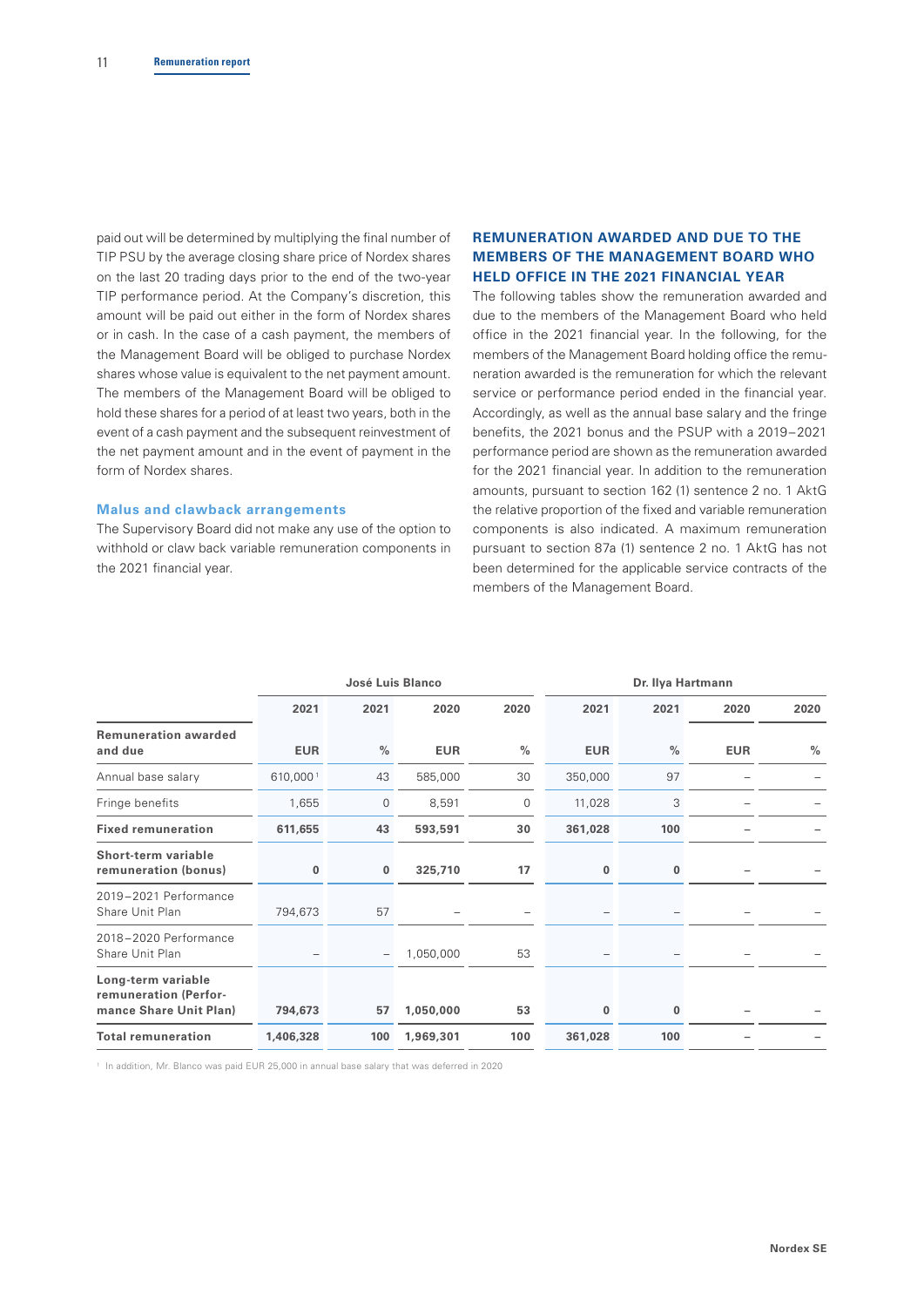|                                                                       | Patxi Landa |               |            | <b>Christoph Burkhard</b> |            |               |            |               |
|-----------------------------------------------------------------------|-------------|---------------|------------|---------------------------|------------|---------------|------------|---------------|
|                                                                       | 2021        | 2021          | 2020       | 2020                      | 2021       | 2021          | 2020       | 2020          |
| <b>Remuneration granted</b><br>and owed                               | <b>EUR</b>  | $\frac{0}{0}$ | <b>EUR</b> | $\frac{0}{0}$             | <b>EUR</b> | $\frac{0}{0}$ | <b>EUR</b> | $\frac{0}{0}$ |
| Annual base salary                                                    | 400,0001    | 47            | 362,500    | 31                        | 66,6672    | 6             | 379,167    | 32            |
| Fringe benefits                                                       | 606         | 0.1           | 606        | 0                         | 1,395      | 0.1           | 8,370      |               |
| <b>Fixed remuneration</b>                                             | 400,606     | 47            | 363,106    | 31                        | 68,062     | 6             | 387,537    | 32            |
| Short-term variable<br>remuneration (bonus)                           | $\bf{0}$    | $\mathbf{0}$  | 224,650    | 19                        | $\bf{0}$   | $\bf{0}$      | 207,575    | 17            |
| 2019-2021 Performance<br>Share Unit Plan                              | 454,097     | 53            |            | -                         | 302,731    | 26            |            |               |
| 2018-2020 Performance<br>Share Unit Plan                              |             |               | 600,000    | 51                        |            |               | 600,000    | 50            |
| Long-term variable<br>remuneration (Perfor-<br>mance Share Unit Plan) | 454,097     | 53            | 600,000    | 51                        | 302,731    | 26            | 600,000    | 50            |
| Severance payment                                                     |             |               |            | $\overline{\phantom{0}}$  | 800,000    | 68            |            |               |
| <b>Total remuneration</b>                                             | 854,703     | 100           | 1,187,756  | 100                       | 1,170,793  | 100           | 1,195,112  | 100           |

<sup>1</sup> In addition, Mr. Landa was paid EUR 37,500 in annual base salary that was deferred in 2020

<sup>2</sup> Until 28.02.2021; in addition, Mr. Burkhard was paid EUR 20,833 in annual base salary that was deferred in 2020

## **BENEFITS UPON TERMINATION OF SERVICE RELATIONSHIP**

#### **Benefits in the event of premature termination**

If, in the event of revocation of an appointment, the Company terminates a service contract without good cause or if a termination agreement is signed in this case, Mr. Blanco and Mr. Landa will have a contractual entitlement to receive a severance payment. The amount of this severance payment is calculated on the basis of the target remuneration to be paid for the remaining term of the service contract. It is limited to two years' total target remuneration. In the event of the Company's revocation of their appointment, the Company may moreover release Mr. Blanco and Mr. Landa from their work duties subject to continued payment of their remuneration. Mr. Blanco and Mr. Landa will not be entitled to receive any severance payment if the premature termination of their service contracts is attributable to them.

In the event of the Company's revocation of his appointment and termination of his service contract without good cause, the Company may release Dr. Hartmann from his work duties subject to continued payment of his remuneration.

If the service contract or the appointment to the Management Board is terminated early in certain, more closely defined "bad leaver" cases (in particular if it is terminated by Nordex SE for good cause pursuant to Section 626 (1) of the German Civil Code (BGB) or if the member of the Management Board resigns before the end of the financial year without the Company being at fault), they shall forfeit their entitlement to the bonus and the PSUs under the active Management Board members' service contracts without replacement.

#### **Benefits in the event of regular termination**

If the service relationship ends prior to the end of the financial year or performance period as a result of the regular expiry of a contractual term or due to retirement, invalidity or death, the Management Board members will hold bonus and PSUP entitlements on a pro rata temporis basis.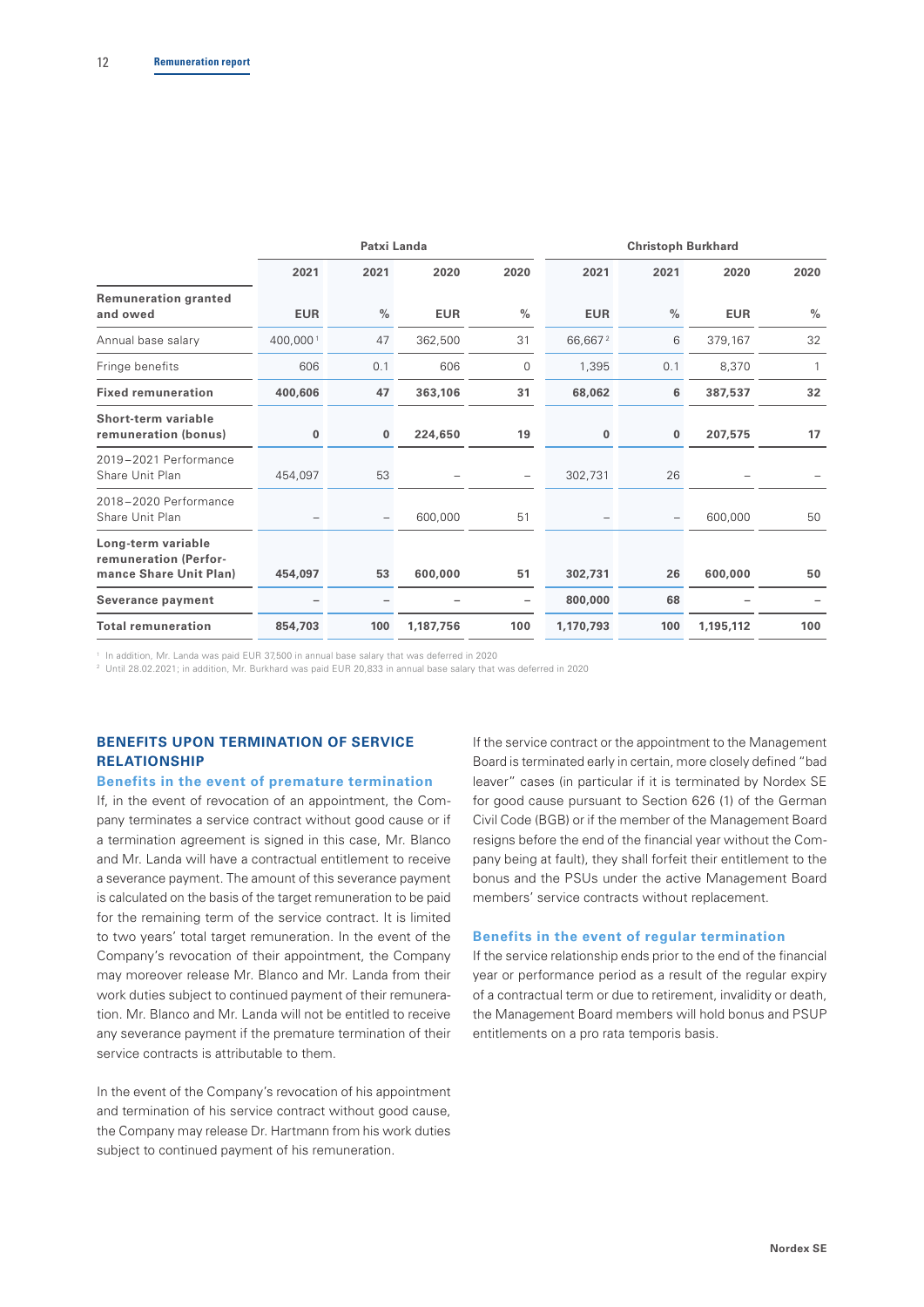## **BENEFITS TO FORMER MEMBERS OF THE MANAGEMENT BOARD**

Mr. Burkhard's service contract was terminated prematurely in November 2020 with effect as of 28 February 2021. By way of compensation for the premature termination of his service contract, a settlement of EUR 800,000 was agreed in order to cover his remuneration entitlements. This amount was paid out in the 2021 financial year.

## **REMUNERATION OF THE MEMBERS OF THE SUPERVISORY BOARD**

Under Article 18 (1) to (4) of the Articles of Incorporation, each member of the Supervisory Board is entitled to fixed remuneration of EUR 30,000 (2020: EUR 30,000) in consideration of the performance of their duties for each full financial year in which they are members of the Supervisory Board. The chairman of the Supervisory Board receives twice and his deputy one-and-a-half times the fixed remuneration received by a regular member of the Supervisory Board.

Each member of the Supervisory Board also receives fixed remuneration for membership of Supervisory Board committees. This amounts to EUR 3,000 (2020: EUR 3,000) for each full financial year in which the Supervisory Board member belonged to the committee. The chairman of a committee receives twice this amount.

The following table shows the memberships and chairmanships of the members of the Supervisory Board on the various committees.

| <b>Supervisory Board member</b>                                 | Committee                                                                                        |  |  |  |
|-----------------------------------------------------------------|--------------------------------------------------------------------------------------------------|--|--|--|
| Dr. Wolfgang Ziebart<br>(Chairman of the Supervisory<br>Board)  | Chairman of the Executive<br>Committee and member of<br>the Strategy and Technology<br>Committee |  |  |  |
| Juan Muro-Lara<br>(Deputy Chairman of the<br>Supervisory Board) | Member of the Executive<br>Committee and Audit<br>Committee                                      |  |  |  |
| Jan Klatten                                                     | Member of the Executive<br>Committee and chairman of<br>the Strategy and Technology<br>Committee |  |  |  |
| Connie Hedegaard                                                | Member of the Audit<br>Committee                                                                 |  |  |  |
| Rafael Mateo <sup>1</sup>                                       | Member of the Strategy and<br><b>Technology Committee</b>                                        |  |  |  |
| Martin Rey                                                      | Chairman of the Audit<br>Committee                                                               |  |  |  |
| María Cordón <sup>2</sup>                                       | Member of the Strategy and<br>Technology Committee                                               |  |  |  |
| <sup>1</sup> Until 25.06.2021                                   |                                                                                                  |  |  |  |

<sup>2</sup> Since 02.09.2021

Supervisory Board members who have only belonged to the Supervisory Board or one of its committees for part of a given financial year will, for each commenced month of their service, receive one twelfth of the remuneration amount they are entitled to due to their membership.

According to Article 18 (5) of the Articles of Incorporation, members of the Supervisory Board receive reimbursement for expenses arising during the exercise of their duties. They are also reimbursed for any VAT incurred. The Company also pays the premiums for D&O liability insurance, which also includes the members of the Supervisory Board.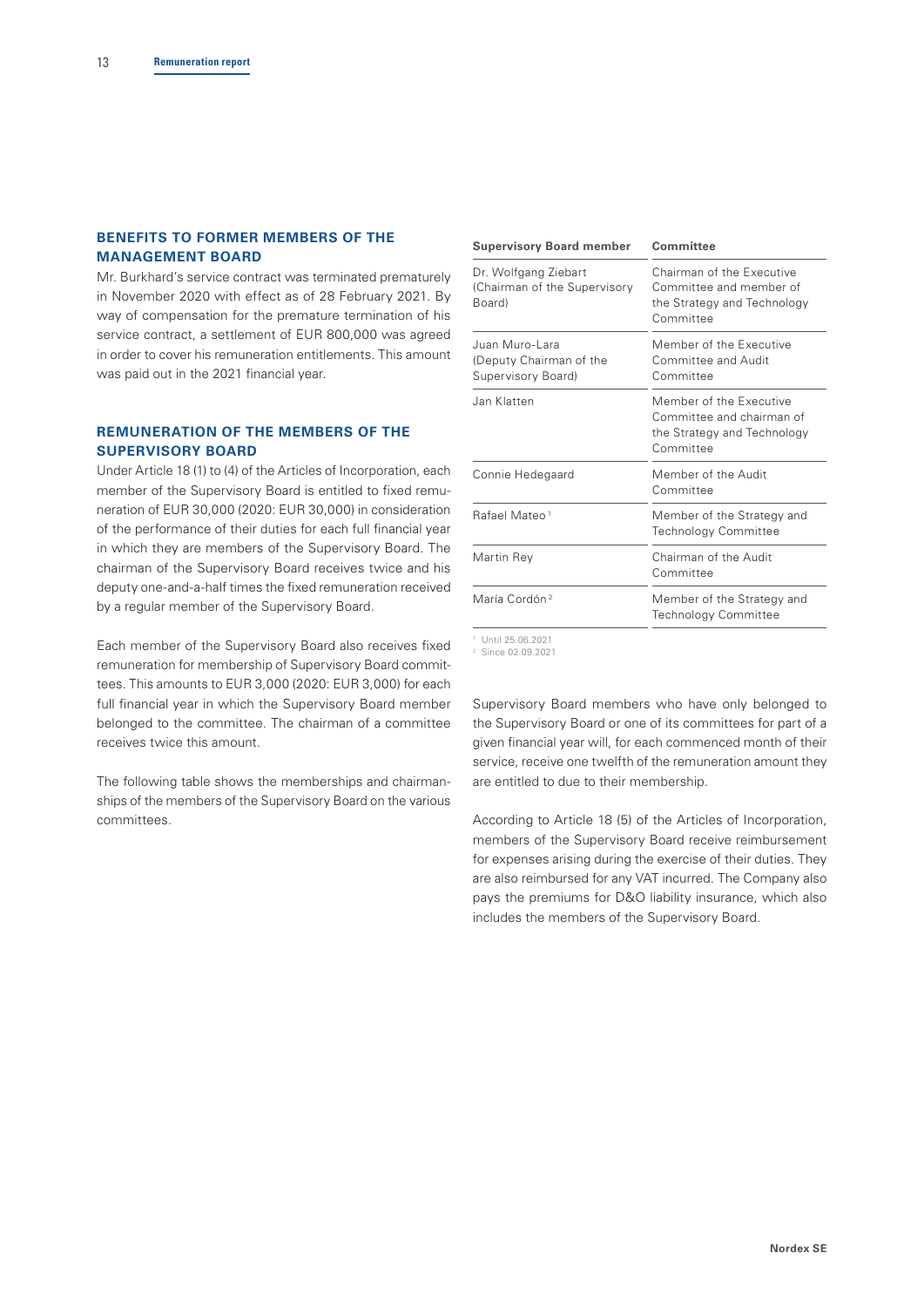The remuneration of the Supervisory Board comprises the following:

|                              | 2021          |                                              |      | 2020                       |            |                              |            |                                              |            |
|------------------------------|---------------|----------------------------------------------|------|----------------------------|------------|------------------------------|------------|----------------------------------------------|------------|
| <b>Fixed</b><br>remuneration |               | <b>Remuneration</b><br>for committee<br>work |      | Total<br>remuner-<br>ation |            | <b>Fixed</b><br>remuneration |            | <b>Remuneration</b><br>for committee<br>work |            |
| <b>EUR</b>                   | $\frac{0}{0}$ | <b>EUR</b>                                   | $\%$ | <b>EUR</b>                 | <b>EUR</b> | $\frac{0}{0}$                | <b>EUR</b> | $\frac{0}{0}$                                | <b>EUR</b> |
| 60,000                       | 87            | 9,000                                        | 13   | 69,000                     | 60,000     | 87                           | 9,000      | 13                                           | 69,000     |
| 45,000                       | 88            | 6,000                                        | 12   | 51,000                     | 45,000     | 88                           | 6,000      | 12                                           | 51,000     |
| 30,000                       | 77            | 9,000                                        | 23   | 39,000                     | 30,000     | 77                           | 9,000      | 23                                           | 39,000     |
| 30,000                       | 91            | 3,000                                        | 9    | 33,000                     | 30,000     | 91                           | 3,000      | 9                                            | 33,000     |
| 15,000                       | 91            | 1,500                                        | 9    | 16,500                     | 30,000     | 91                           | 3,000      | 9                                            | 33,000     |
| 30,000                       | 83            | 6,000                                        | 17   | 36,000                     | 30,000     | 83                           | 6,000      | 17                                           | 36,000     |
| 10,000                       | 91            | 1,000                                        | 9    | 11,000                     |            |                              |            |                                              |            |
|                              |               |                                              |      |                            |            |                              |            |                                              |            |

<sup>1</sup> Until 25.06.2021

<sup>2</sup> Since 02.09.2021

## **DETAILS OF THE RELATIVE DEVELOPMENT OF THE MANAGEMENT BOARD'S REMUNERATION, THE REMUNERATION OF THE REST OF THE WORKFORCE AND THE COMPANY'S EARNINGS**

The following table shows the development of the remuneration of the Management Board by comparison with the development of the earnings of Nordex SE and the average remuneration received by all employees on a full-time equivalent basis at the Nordex Group's German companies – Nordex SE,

Nordex Energy SE & Co. KG and Nordex Germany GmbH – over the past five financial years. This excludes trainees, interns, working students and students preparing their diploma theses and employees on extended sick leave or parental leave.

The development of earnings is presented on the basis of the net income of the Company as well as the Nordex Group.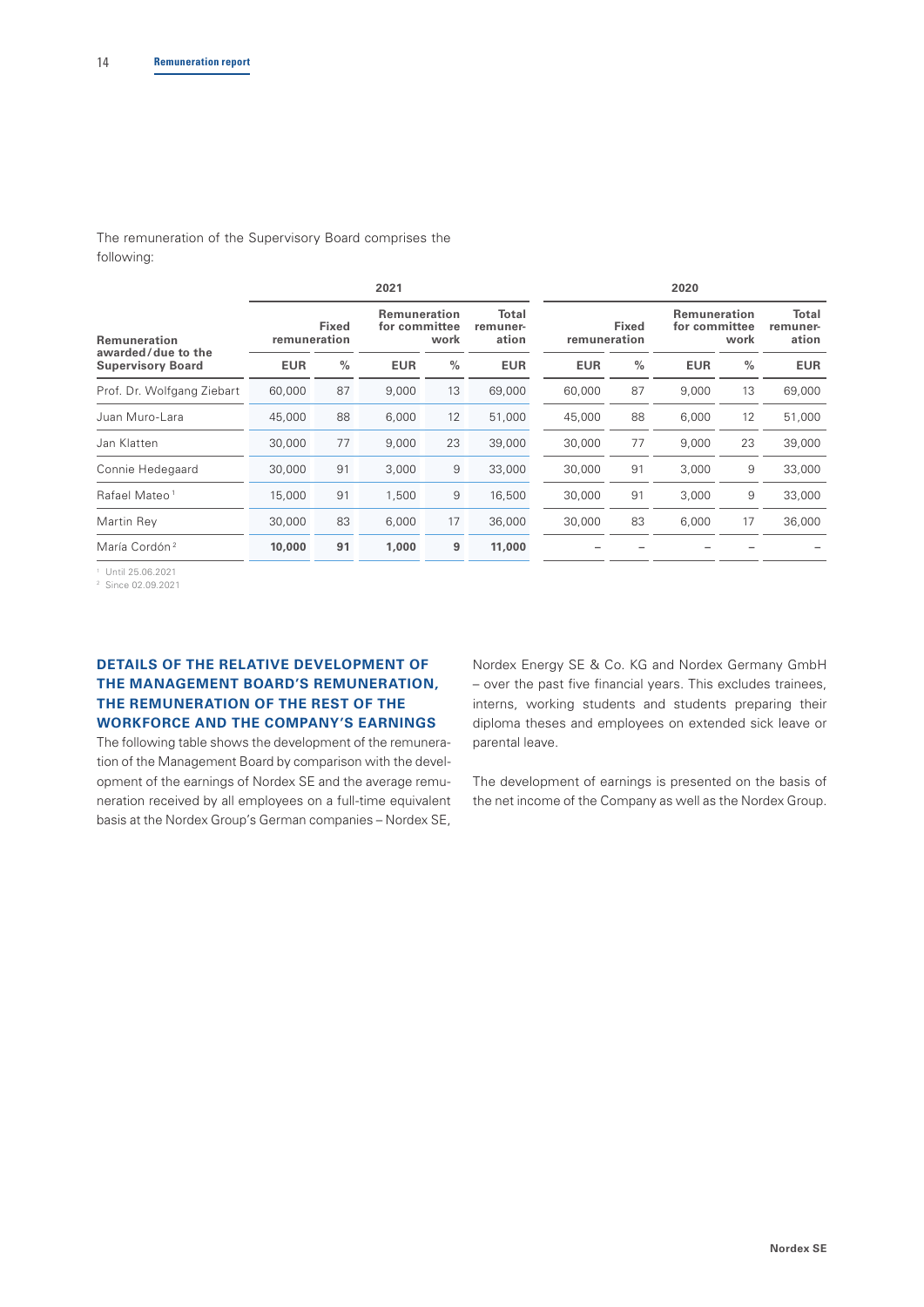## **Development of remuneration compared to the development of earnings and the remuneration of employees in %**

| <b>Members of the Management Board</b>                  | Change<br>2021 vs. 2020 | Change<br>2020 vs. 2019 | Change<br>2019 vs. 2018 | Change<br>2018 vs. 2017 |
|---------------------------------------------------------|-------------------------|-------------------------|-------------------------|-------------------------|
| José Luis Blanco                                        | $-28.6%$                | 114.3%                  | $-31.8%$                | 62.5%                   |
| Patxi Landa                                             | $-28.0%$                | 121.5%                  | $-33.1%$                | 105.6%                  |
| Dr. Ilya Hartmann (since 01.01.2021) <sup>1</sup>       |                         |                         |                         |                         |
| Christoph Burkhard (until 28.02.2021)                   | $-2.0%$                 | 112.5%                  | $-40.2%$                | 56.6%                   |
| Bernard Schäferbarthold (until 30.09.2016) <sup>2</sup> |                         |                         |                         | $-78.2%$                |
| <b>Members of the Supervisory Board</b>                 |                         |                         |                         |                         |
| Prof. Dr. Wolfgang Ziebart                              | 0.0%                    | 0.0%                    | 0.0%                    | $0.0\%$                 |
| Juan Muro-Lara                                          | 0.0%                    | 0.0%                    | 0.0%                    | $0.0\%$                 |
| Jan Klatten                                             | 0.0%                    | 0.0%                    | 0.0%                    | 0.0%                    |
| Connie Hedegaard                                        | 0.0%                    | 0.0%                    | 0.0%                    | 0.0%                    |
| Martin Rey                                              | 0.0%                    | 0.0%                    | 0.0%                    | 0.0%                    |
| Rafael Mateo (until 25.06.2021)                         | $-50.0%$                | 0.0%                    | 0.0%                    | $0.0\%$                 |
| María Cordón (since 02.09.2021) <sup>3</sup>            |                         |                         |                         |                         |
| <b>Remuneration of employees</b>                        |                         |                         |                         |                         |
| <b>Employees in Germany</b>                             | $-5.6%$                 | 0.7%                    | $-3.8%$                 | 4.3%                    |

1 Figures do not include Dr. Hartmann, as he has only been a member of the Management Board since 01.01.2021 and did not receive any Management Board remuneration for the years under review

<sup>2</sup> Figures for Mr. Schäferbarthold only relate to payments from the PSUP, as his Management Board term ended back in 2016

<sup>3</sup> Figures do not include Ms. Cordón, as she has only been a member of the Supervisory Board since 02.09.2021 and received no remuneration in 2020

| Earnings                                          | 2021         | Change<br>in $%$<br>2021<br>vs. 2020 | 2020                         | Change<br>in $\%$<br>2020<br>vs. 2019 | 2019          | Change<br>in $%$<br>2019<br>vs. 2018 | 2018        | Change<br>in $%$<br>2018<br>vs. 2017 | 2017     |
|---------------------------------------------------|--------------|--------------------------------------|------------------------------|---------------------------------------|---------------|--------------------------------------|-------------|--------------------------------------|----------|
| Net income of<br>Nordex SE<br>in EUR thsd.        | $-20.972.6$  | n/a                                  | 68,051.0                     | 159.6%                                | $-114, 122.7$ | $-46.6\%$                            | $-77.850.4$ | n/a                                  | 78,315.4 |
| Net income of<br>the Nordex Group<br>in EUR thsd. | $-235.119.3$ |                                      | $-81,3\% -129,705.0 -78.7\%$ |                                       | $-72.570.0$   | 13.5%                                | $-83,853.0$ | n/a                                  | 329.0    |